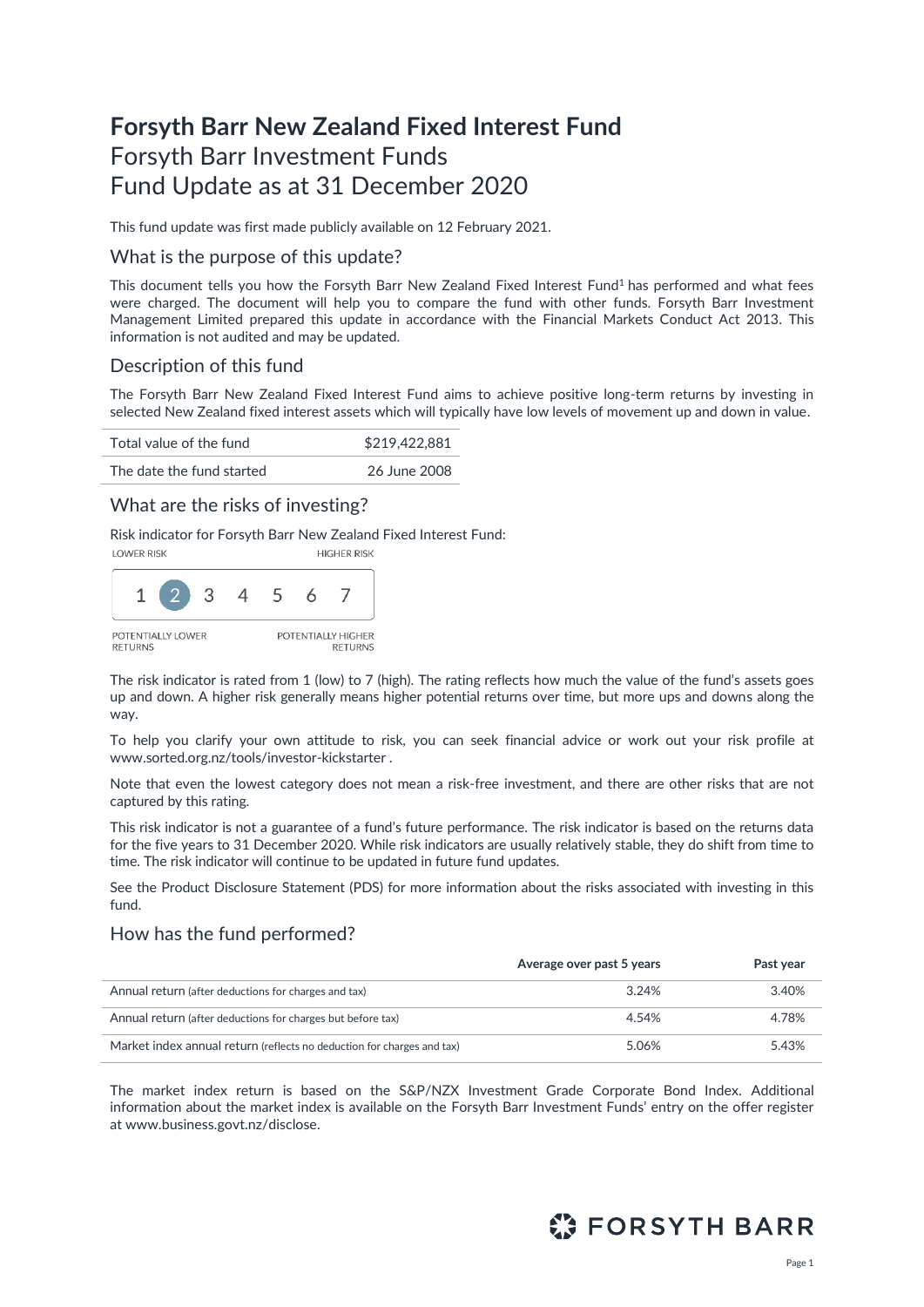#### Annual return graph



This shows the return after fund charges and tax for each of the last 10 years ending 31 March. The last bar shows the average annual return for the last 10 years, up to 31 December 2020.

Important: This does not tell you how the fund will perform in the future.

Returns in this update are after tax at the highest prescribed investor rate (PIR) of tax for an individual New Zealand resident. Your tax may be lower.

#### What fees are investors charged?

Investors in the Forsyth Barr New Zealand Fixed Interest Fund are charged fund charges. In the year to 31 March 2020 these were:

|                                                       | % of net asset value <sup>2</sup> |
|-------------------------------------------------------|-----------------------------------|
| Total fund charges                                    | 0.82%                             |
| Which are made up of:                                 |                                   |
| Total management and administration charges including | 0.82%                             |
| Manager's basic fee                                   | 0.77%                             |
| Other management and administration charges           | $0.05\%$ <sup>3</sup>             |
| Total performance-based fees                          | 0.00%                             |
|                                                       | Dollar amount per investor        |
| Other charges                                         | \$0.00                            |

Investors are not currently charged any other fees. See the PDS for more information about fees. Small differences in fees and charges can have a big impact on your investment over the long term.

#### **Example of how this applies to an investor**

Jane had \$10,000 in the fund at the start of the year and did not make any further contributions. At the end of the year, Jane received a return after fund charges were deducted but before tax of \$478 (that is 4.78% of her initial \$10,000). This gives Jane a total return after tax of \$340 for the year.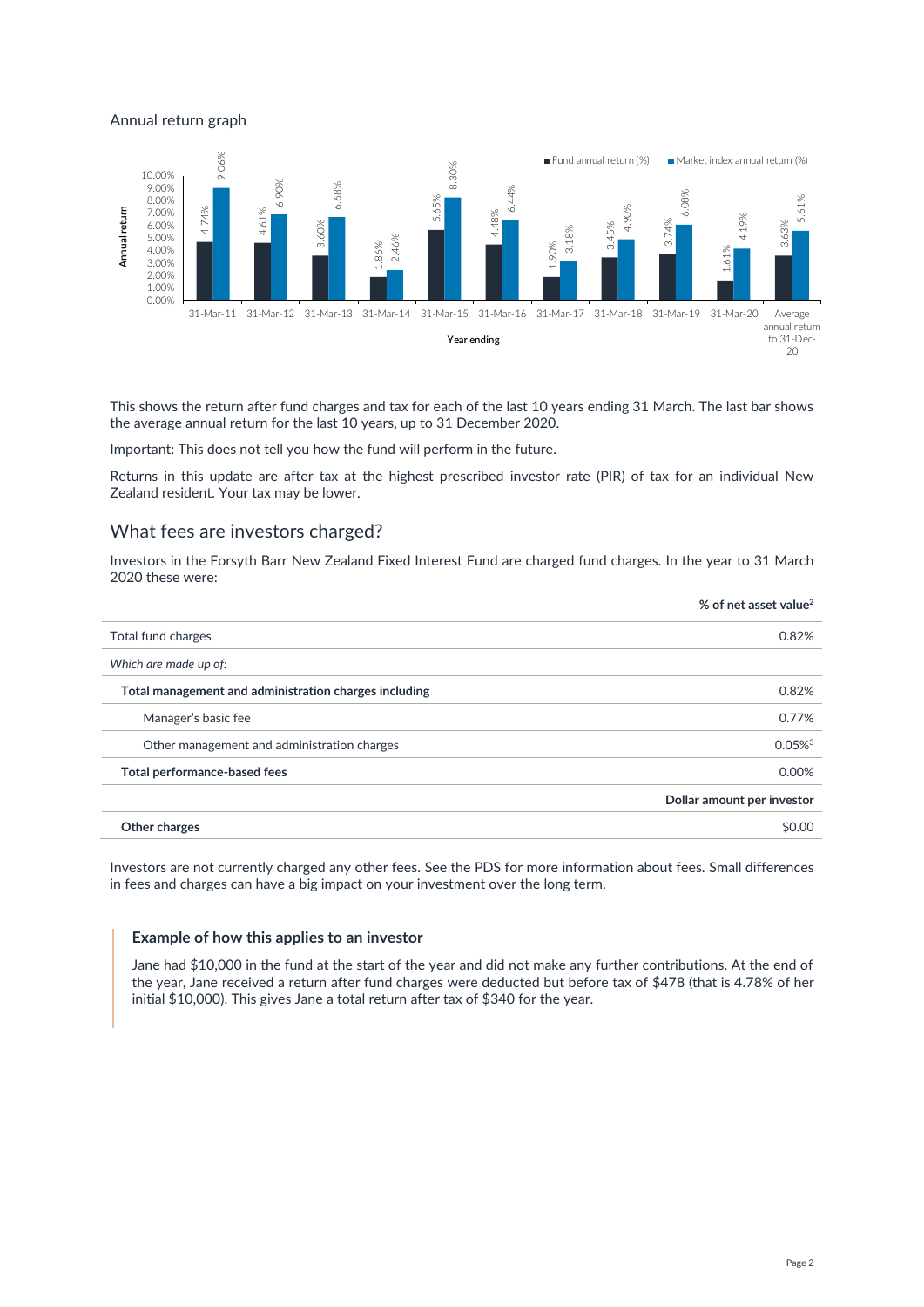# What does the fund invest in?

This shows the types of assets that the fund invests in.



Actual investment mix

## Target investment mix

| Cash and cash equivalents    | 5.00%    |
|------------------------------|----------|
| New Zealand fixed interest   | 95.00%   |
| International fixed interest | 0.00%    |
| Australasian equities        | 0.00%    |
| International equities       | 0.00%    |
| Listed property              | $0.00\%$ |
| Unlisted property            | $0.00\%$ |
| Commodities                  | 0.00%    |
| Other                        | 0.00%    |

#### Top 10 investments

|                | Name                                                                | Percentage of<br>fund net assets | <b>Type</b>                   | Country     | <b>Credit rating</b><br>(if applicable) |
|----------------|---------------------------------------------------------------------|----------------------------------|-------------------------------|-------------|-----------------------------------------|
| 1              | ANZ transactional bank account                                      | 14.10%                           | Cash and cash<br>equivalents  | New Zealand | $AA-$                                   |
| $\overline{2}$ | New Zealand Local Government Funding<br>Agency Ltd 14/04/2033 3.50% | 6.55%                            | New Zealand fixed<br>interest | New Zealand | $AA+$                                   |
| 3              | Housing New Zealand 3.36% 12/06/2025                                | 5.79%                            | New Zealand fixed<br>interest | New Zealand | $AA+$                                   |
| 4              | New Zealand Local Government Funding<br>Agency Ltd 15/04/2027 4.50% | 4.78%                            | New Zealand fixed<br>interest | New Zealand | $AA+$                                   |
| 5              | Housing New Zealand 2.97% 12/06/2023                                | 3.76%                            | New Zealand fixed<br>interest | New Zealand | $AA+$                                   |
| 6              | New Zealand Local Government Funding<br>Agency Ltd 15/04/2025 2.75% | 2.99%                            | New Zealand fixed<br>interest | New Zealand | $AA+$                                   |
| 7              | Bank of New Zealand Subordinated Note<br>17/12/2025 5.314%          | 2.94%                            | New Zealand fixed<br>interest | New Zealand | BBB+                                    |
| 8              | Vector Ltd 14/03/2024 4.996%                                        | 2.06%                            | New Zealand fixed<br>interest | New Zealand | <b>BBB</b>                              |
| 9              | <b>Transpower New Zealand Limited</b><br>04/09/2025 1.735%          | 1.95%                            | New Zealand fixed<br>interest | New Zealand | $AA-$                                   |
| 10             | Housing New Zealand 3.42% 18/10/2028                                | 1.62%                            | New Zealand fixed<br>interest | New Zealand | $AA+$                                   |

The top 10 investments make up 46.54% of the fund.